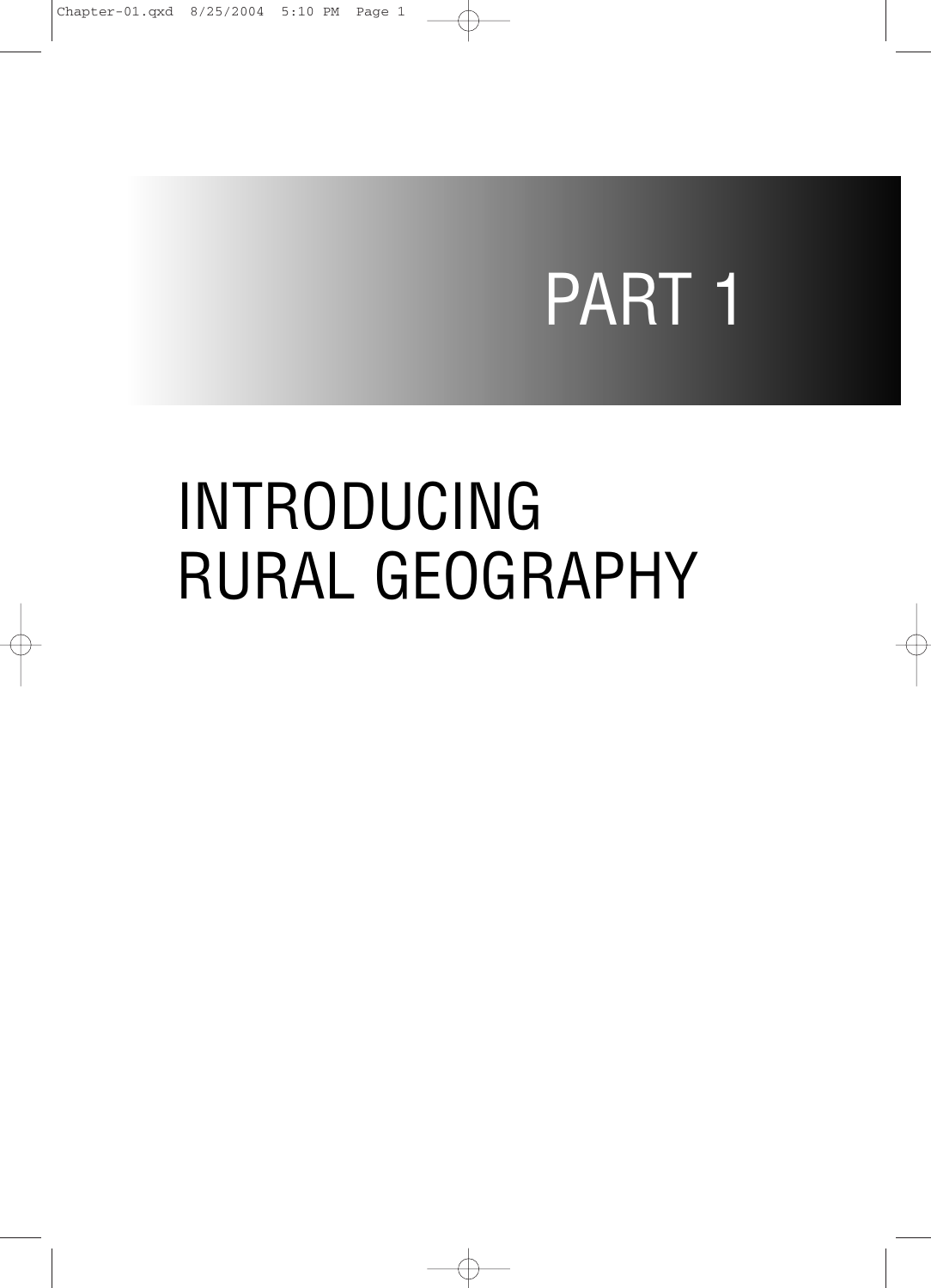$\bigoplus$ 

 $\oplus$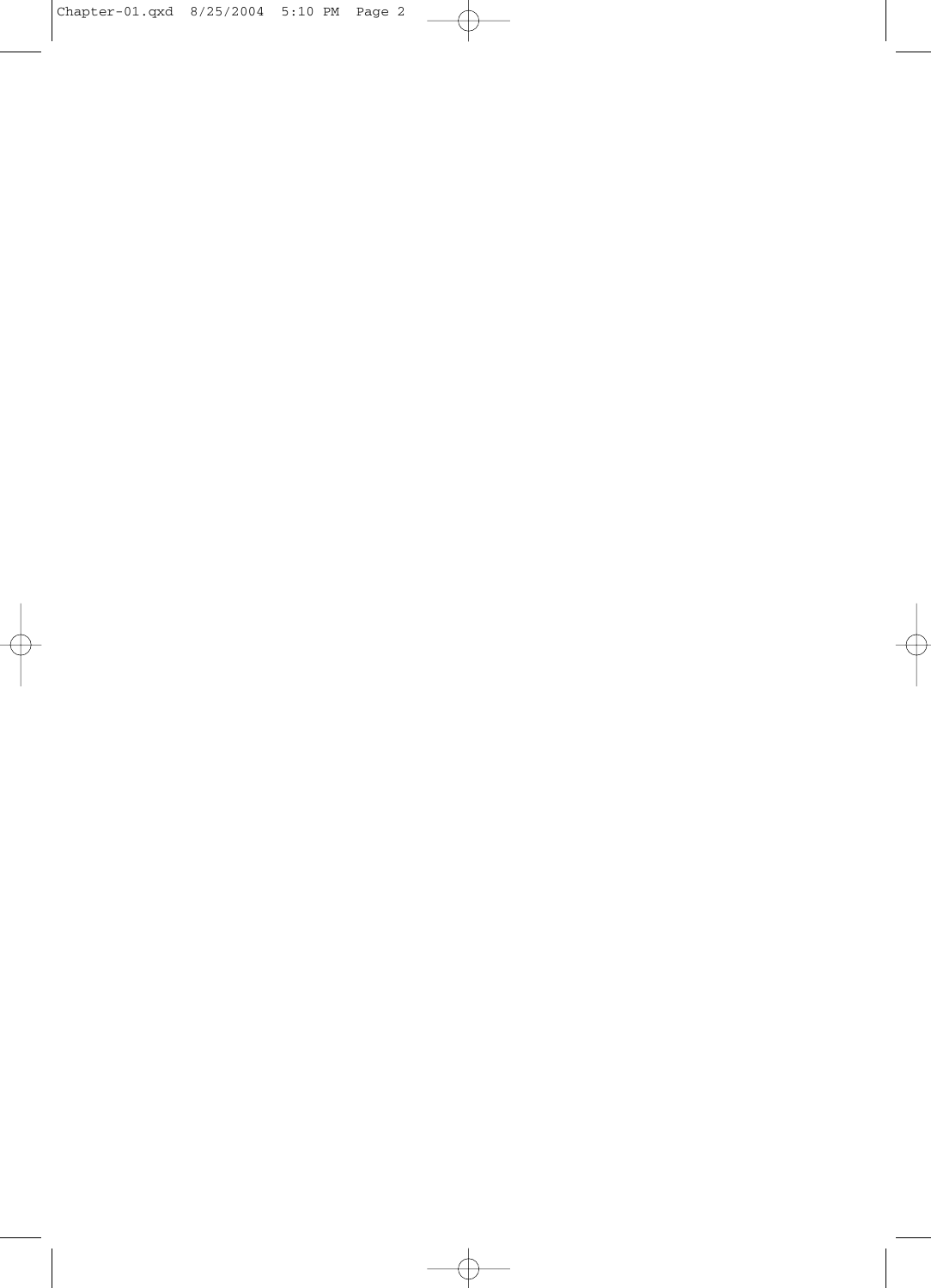

# **Introduction**

Clear your mind and think of the word 'rural'.What image do you see? Maybe you see the rolling green downland of southern England, or the wide open spaces of the American prairie? Perhaps it's the golden woodlands of the New England fall, or the forests of Scandinavia? The Rocky Mountains or the sun-baked outback of Australia? Are there any people in your rural picture? If so, what are they doing? Are they working? Or maybe they are tourists? What age are they? What colour are they? Are they men or women? Rich or poor? Do you see any buildings in your rural scene? Perhaps a quaint thatched cottage, or a white-washed farmstead? Maybe a ranch, or a simple log cabin? Or do you see a run-down dilapidated home, barely fit for human habitation; or an estate of modern, identikit, housing? Is there any evidence of economic activity? Farming, probably, but then do you see a farmyard of free-range animals, as the children's storybooks would have us believe, or do you see battery hen sheds, or endless fields of industrially produced corn? Maybe you see quarrying or mining or forestry. But what about factories, or hitech laboratories or office complexes? Are there any shops, or banks, or schools – or have they been converted into holiday homes? Are there any roads or traffic in your image? Is there any crime, or any sign of police on patrol? Do you see any problems of ill-health, or alcoholism, or drug abuse? Who owns the land that you are picturing? Who has access to it?

Do you still have a clear picture of what 'rural' means to you, or are you beginning to think that defining the rural is more complicated than you thought? There is, alas, no simple, standard, definition.Whatever picture of the 'rural' you have conjured up, it will probably be different to that imagined by the person sitting nearest to you as you read this book.This is not to say that we all have an entirely individual understanding of rurality. Our perceptions will be shaped by a wide range of influences that we will share with other people: where we live, where we holiday, which films we watch, which books we read. Local and national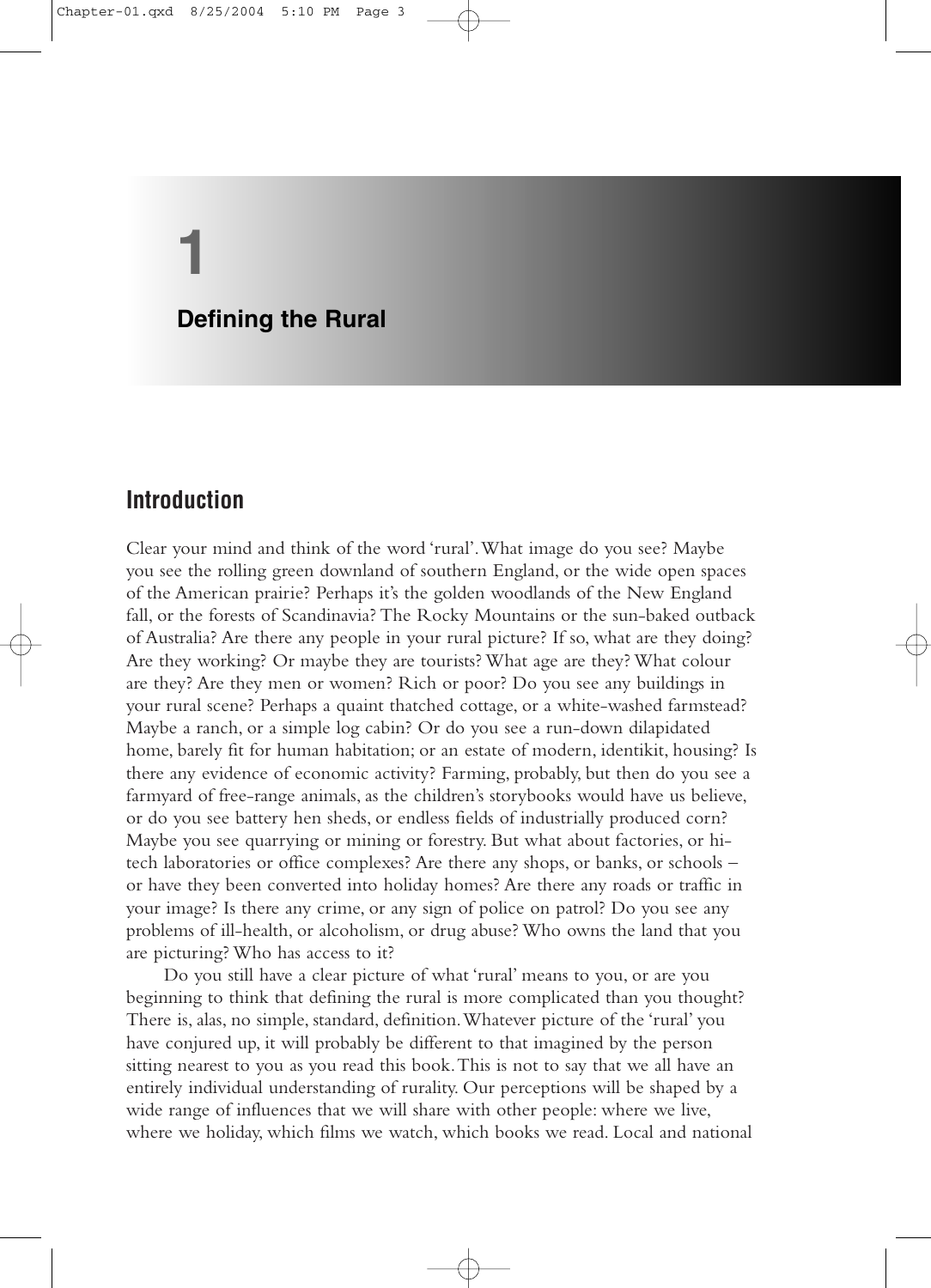cultural traditions are also important, as is what we learn at school, what we read in the newspapers and the political propaganda that we receive from pressure groups. In some countries,'rural' is not a widely used concept at all but visitors to those countries will recognize spaces that look to them to be 'rural'.Thus, if our understanding of what 'rural' means is not individually specific, it is at least culturally specific. Someone living in the crowded countryside of south-east England will probably have a different idea about rurality than someone living in deepest North Dakota.A farming family in rural New Zealand will have a different idea than a city-dwelling tourist from Amsterdam.And so on … .

Yet, if 'rural' is such a vague and ambiguous term, in what sense can we talk about 'rural studies', or 'rural geography' or 'rural sociology'? This chapter introduces the different ways in which academics have attempted to produce a definition of rural, setting out the pros and cons of each approach, before eventually describing how the concept of rurality will be treated in this book.

#### **Why Bother with Rural?**

So, if 'rural' is such a difficult concept to define, why bother with it at all? For a start, distinctions between urban and rural, city and country, have a long historical pedigree and great cultural significance.Raymond Williams, one of the leading chroniclers of English language and literature, has observed that,

'Country' and 'city' are very powerful words, and this is not surprising when we remember how much they seem to stand for in the experience of human communities … On the actual settlements, which in the real history have been astonishingly varied, powerful feelings have gathered and have been generalised. On the country has gathered the idea of a natural way of life: of peace, innocence and simple virtue. On the city has gathered the idea of an achieved centre: of learning, communication, light. Powerful hostile associations have also developed: on the city as a place of noise, worldliness and ambition; on the country as a place of backwardness, ignorance, limitation. A contrast between country and city, as fundamental ways of life, reaches back into classical times. (Williams, 1973, p. 1)

So deep is this cultural tradition that differentiating between town and countryside is one of the instinctive ways in which we place order on the world around us. In academic usage, however, the term is more recent. Sociologist Marc Mormont, for example, has suggested that the use of 'rural' as an academic concept evolved during the 1920s and 1930s – a time when the countryside was undergoing major social and economic transformations – in an attempt to define the essential features of 'rural' society in the face of rapid urbanization and industrialization (Mormont, 1990). Very often, the definitions of rural society produced reflected a particular moral geography, with the 'rural' associated with values such as harmony, stability and moderation. These more judgemental ideas about the urban–rural dichotomy have been removed over time from academic thought, but the distinction remains a useful one for researchers for at least two reasons.

First, many governments officially distinguish between urban and rural areas and govern them through different institutions with different policies. For England, for example, the government published two separate policy papers in November 2000, one for 'urban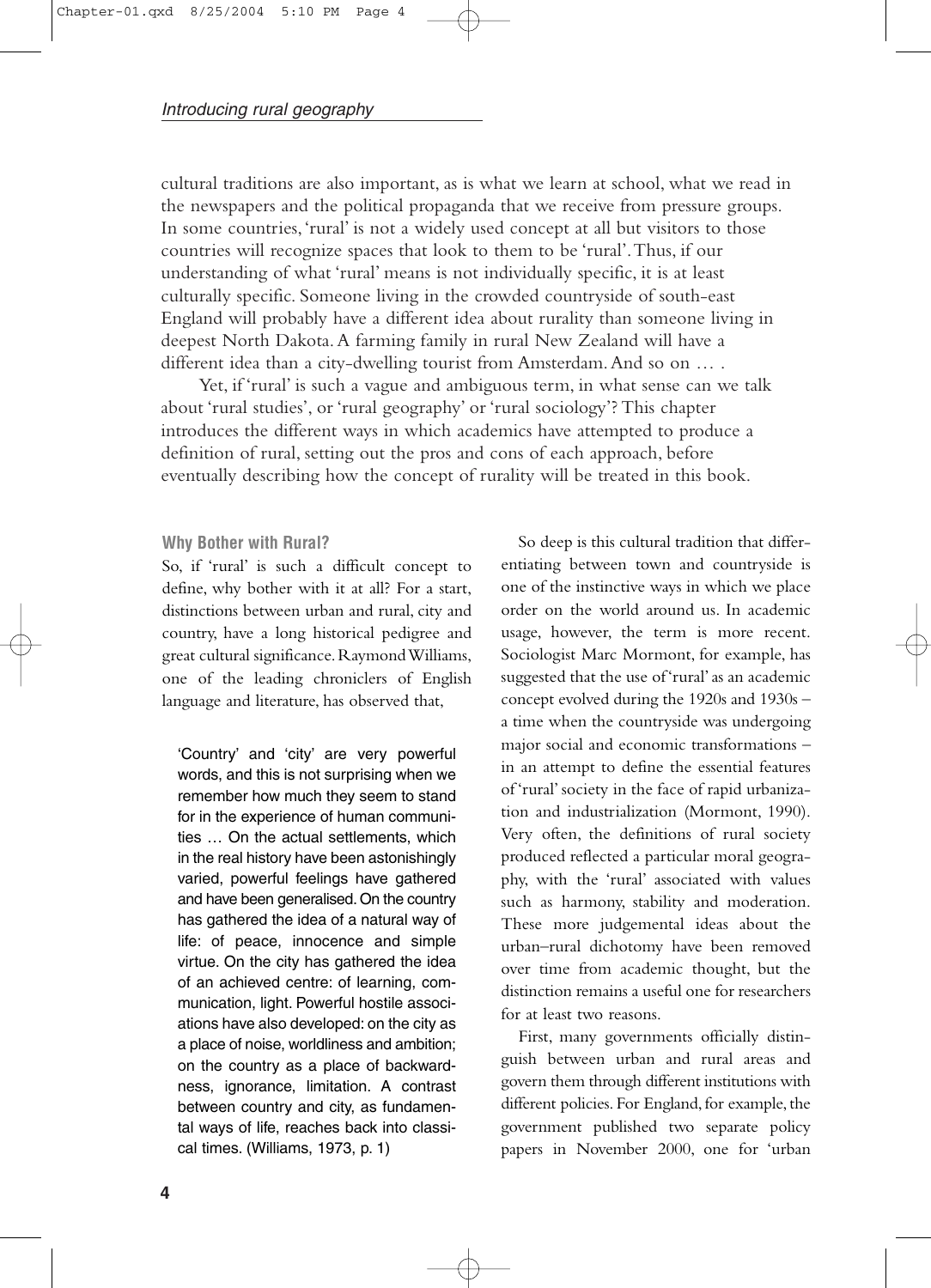policy' and one for 'rural policy', and much of the latter will be administered by the Department of the Environment, Food and *Rural* Affairs and implemented through the government's *Countryside* Agency.

Secondly, many people living in rural areas identify themselves as 'rural people' following a 'rural way of life'. So strong is this sense of identity that when they are faced with problems such as unemployment, the decline of staple industry (such as agriculture) or the loss of local services, they do not build links of solidarity with people experiencing the same problems in urban areas, but rather assert their rural solidarity as a basis for resistance to a perceived 'urban threat'. An example of this can again be seen in the UK, where over 400,000 people joined a march in London in September 2002 organized by the Countryside Alliance to protest at the perceived neglect of rural areas and rural interests by the central-government (there is more on this in Chapter 14).

These two factors mean that although researchers may be able to identify the same social and economic processes at work in rural areas as in urban areas, they also know that the processes are operating in a different political environment and that the reactions of people affected may be different. The analysis of these differences, however, brings us back to the problem of what we mean by 'rural'. Halfacree (1993) identified four broad approaches that had been taken to defining the rural by rural researchers. These are (i) descriptive definitions; (ii) socio-cultural definitions; (iii) the rural as locality; and (iv) the rural as social representation. Each of these approaches will now be introduced and critiqued in turn.

#### **Descriptive Definitions**

Descriptive definitions of rurality are based on the assumption that a clear geographical distinction can be made between rural areas and urban areas on the basis of their sociospatial characteristics, as measured through various statistical indicators.The simplest way of doing this is by population and this is the approach adopted in most official definitions of rural areas. After all, it appears to be fairly logical – we all know that towns and cities have larger populations than villages and dispersed rural communities. But, at precisely what population does a rural area become urban? As Table 1.1 shows, there is considerable variation in the maximum population size of a rural settlement permissible under the official definitions of rural and urban areas used in different countries.

There are other problems too. First, the population recorded depends on the boundaries of the area concerned. For example, if the population of the town in which I live, Aberystwyth in West Wales, is measured on its official community boundaries, then it comes in at just under 10,000 – sufficient to qualify as rural on some definitions.Yet the community boundary cuts right across the university campus. If the total population for the actual built-up urban area is counted, the real tally is nearer 20,000. Similarly, there are many rural counties in the United States that have larger populations than many incorporated urban areas, simply because they cover a much more extensive territory.

Secondly, simple population figures reveal nothing about the function of a settlement, or about the settlement's relation to its surrounding local area. A town of 1,000 people in Nebraska may be a definite urban centre for a dispersed rural population, but a village of 1,000 people in Massachusetts may be perceived to be rural in its regional context. Thirdly, distinctions based solely on population are arbitrary and artificial.Why should a settlement with 999 residents be classified as rural, and one with 1,000 residents be classified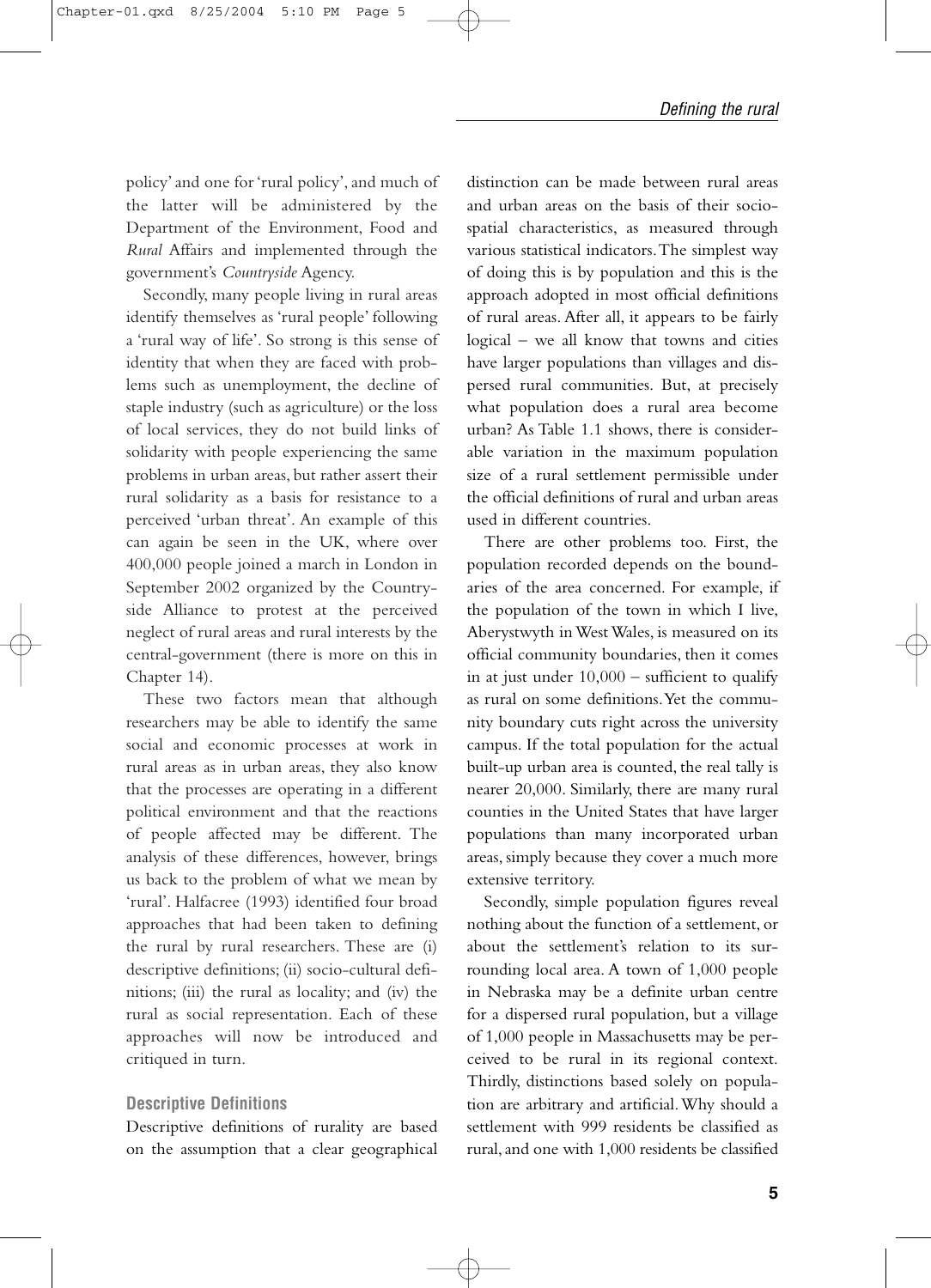|                           | <b>Maximum population of a</b> |                                                                                |
|---------------------------|--------------------------------|--------------------------------------------------------------------------------|
| <b>Definition used by</b> | rural settlement               | <b>Notes</b>                                                                   |
| Iceland                   | 300                            | Minimum population of an urban<br>administrative unit                          |
| Canada                    | 1,000                          | (+ population density less than 400 per<br>km <sup>2</sup> ) Census definition |
| France                    | 2,000                          |                                                                                |
| <b>United States</b>      | 2,500                          | Census definition                                                              |
| England                   | 10,000                         | Countryside Agency definition                                                  |
| <b>United Nations</b>     | 20,000                         |                                                                                |
| Japan                     | 30,000                         | Minimum population of an urban<br>administrative unit                          |

**Table 1.1** Official population-based definitions of rural settlements

as urban? What difference does that one extra person make?

Some official definitions of rurality have addressed these problems by developing more sophisticated models that also include reference to population density, land use and proximity to urban centres. In many countries a mix of different definitions is employed by different government agencies. For example, the website of the Rural Policy Research Institute (www.rupri.org) discusses nine different definitions used by parts of the United States government; whilst in the UK it has been *recently estimated* that there are over 30 different definitions of rural areas in use by different government agencies (ODPM, 2002). Many of these are actually 'negative' definitions in that they set out the characteristics of urban areas and designate anywhere that does not qualify as 'rural'.Three examples of this approach can be seen in the definitions used for the US and UK censuses and by the US Office of Budget and Management:

The **US census** uses population to define urban areas as comprising all territory, population and housing units in places of 2,500 or more persons incorporated as cities, villages, boroughs (except in Alaska and New York), and towns (except in the six New England states, New York and Wisconsin). Everywhere else is classified as 'rural'.

- The **UK census** uses land use to define urban areas as any area with more than twenty continuous hectares of 'urban land uses' – including permanent structures, transport corridors (roads, railways and canals), transport features (car parks, airports, service stations etc.), quarries and mineral works, and any open area completely enclosed by built-up sites. Everywhere else is classified as 'rural'.
- The **US** Office of Budget and **Management** defines metropolitan areas as at least one central county with a population of more than 50,000, plus any neighbouring county which has 'close economic and social relationships with the central county' – defined in terms of commuting patterns, population density and population growth.Anywhere outside a metropolitan area is classified as a 'nonmetropolitan county' (Figure 1.1). Nonmetropolitan counties are the most commonly used definition of a rural area in research and policy analysis in the United States.

All three of the above definitions, however, can be critiqued on the same grounds. First, they are dichotomous, in that they set up rural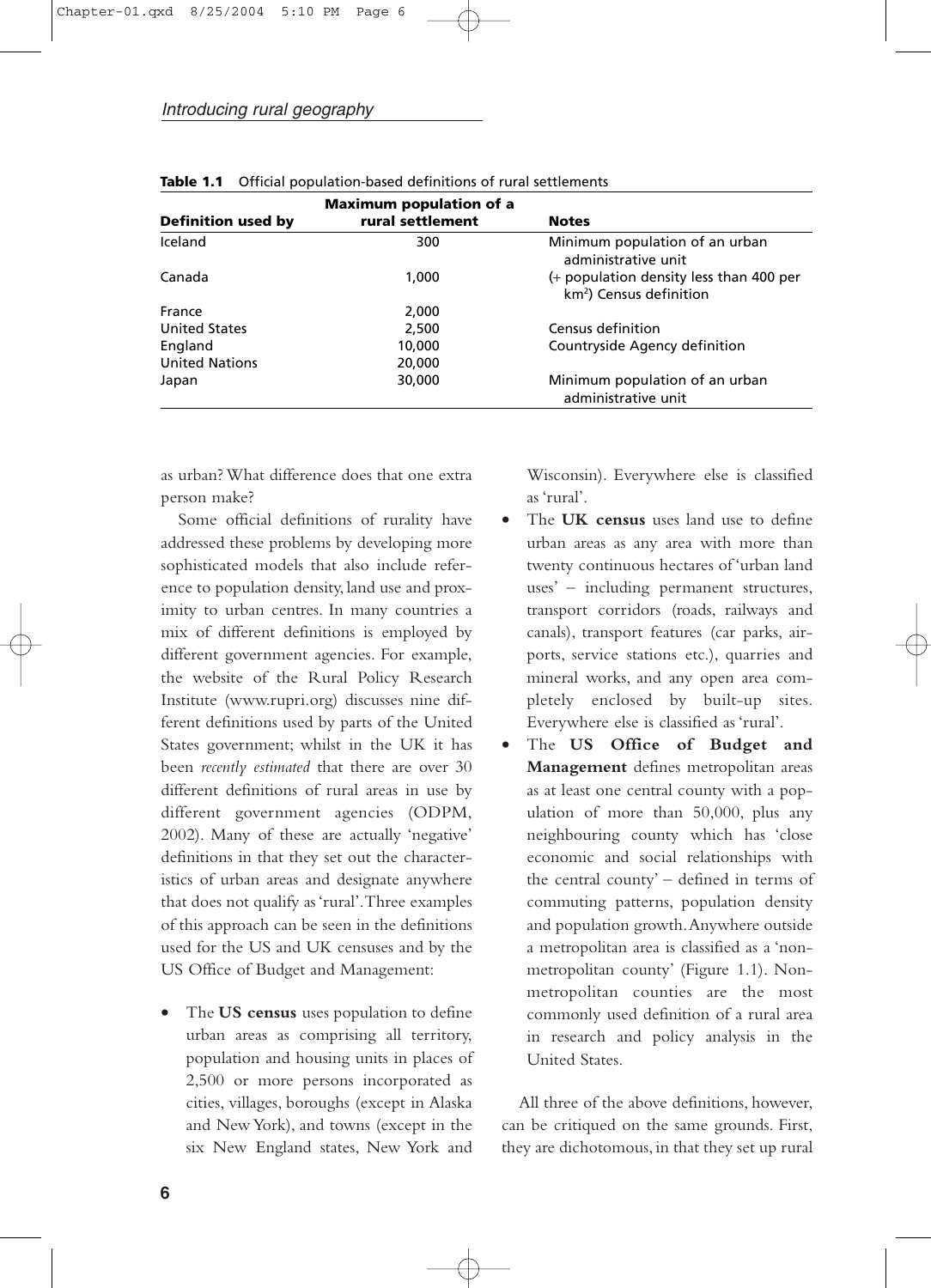

**Figure 1.1** The US Office of Budget and Management's classification of metropolitan and non-metropolitan countries in the United States Source: United States Department of Agriculture, Economic Research Service

areas in opposition to urban areas and recognize no in-between. Secondly, they are based on a very narrow set of indicators that reveal little about the social and economic processes that shape urban and rural localities. Thirdly, because rural areas are a residual category they are treated as homogeneous with no acknowledgement of the diversity of rural areas.

#### **Indices of rurality**

In an attempt to recognize some of the differences between degrees of rurality, and to overcome the problems that resulted from defining a rural area using just one or two indicators, Cloke (1977) and Cloke and Edwards (1986) constructed an 'index of rurality' for local government districts in England and Wales using a range of statistics from the 1971 and 1981 censuses.Significantly,the indicators used related not just to population (including population density, change, in-migration and out-migration and the age profile), but also household amenities

(percentage of households with hot water, fixed baths and inside WCs), occupational structure (percentage of workforce employed in agriculture), commuting patterns and the distance to urban centres.These indicators were fed into a formula that placed districts into one of five categories – extreme rural, intermediate rural, intermediate non-rural, extreme non-rural and urban (Figure 1.2).

Although the indicies of rurality did mark an improvement on simple dichotomous definitions, it still provokes a number of critical questions. First, why choose the indicators that were used? What, for example, does the percentage of households with a fixed bath tell us about rurality? Secondly, how was the weighting between different indicators determined? Is agricultural employment more or less important than population density in determining rurality? Thirdly, how are the boundaries between the five different categories decided? At what point on the artificial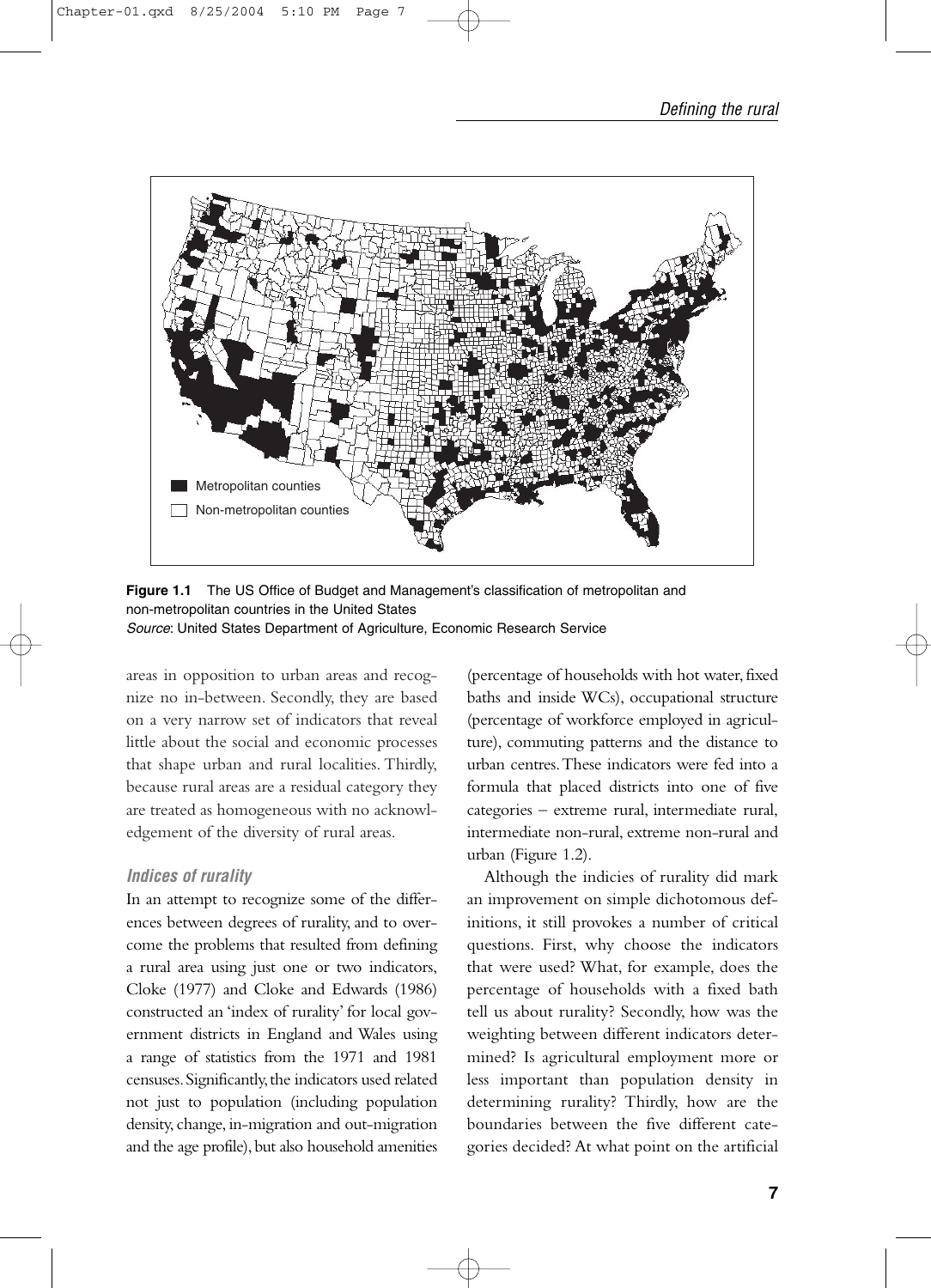

**Figure 1.2** The indicies of rurality for England and Wales, as calculated from the 1971 census (a) and the 1981 census  $(b)$ Source: Cloke, 1977; Cloke and Edwards 1986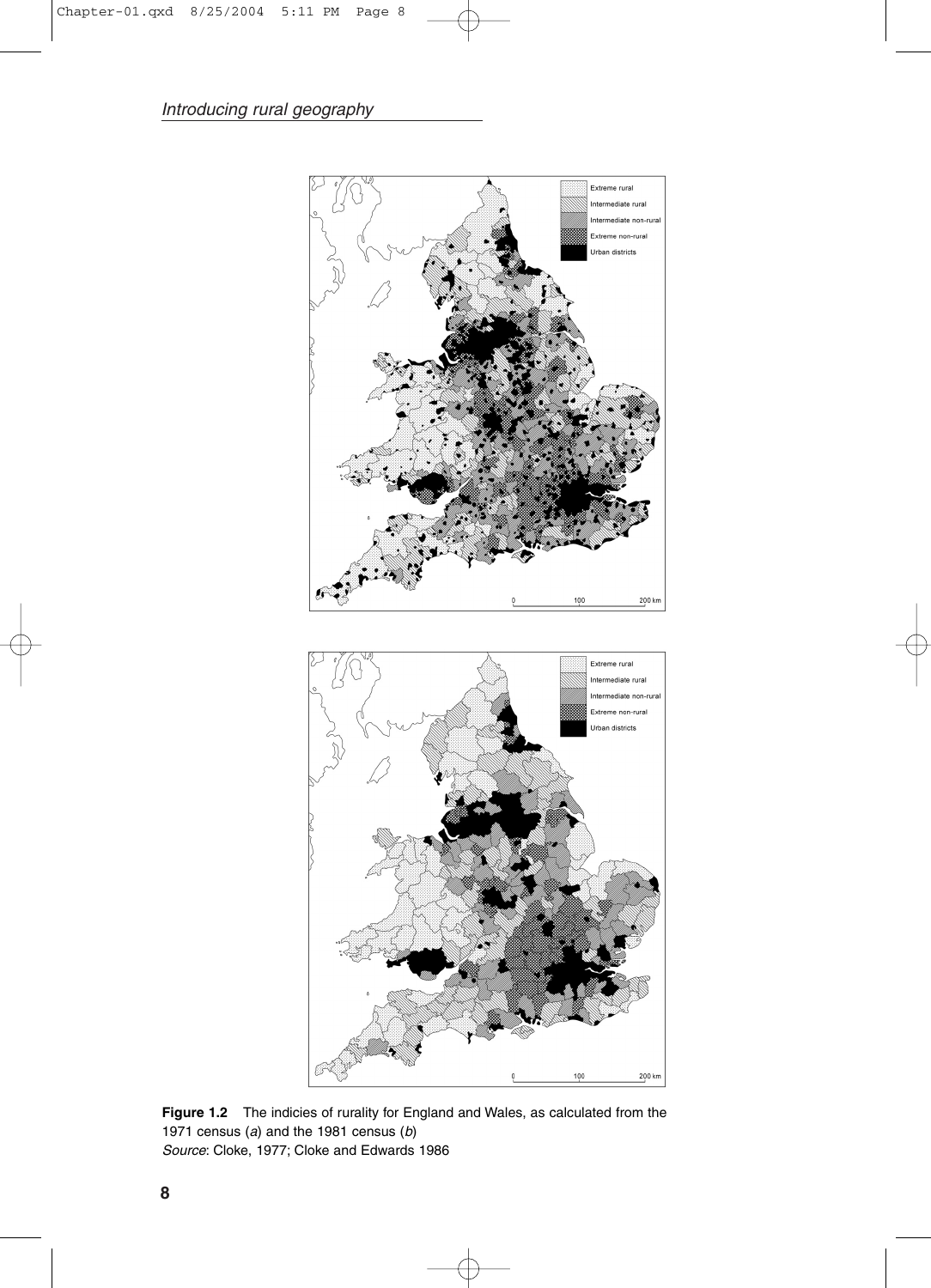| Author        | Urban              | Non-urban or rural    |
|---------------|--------------------|-----------------------|
| <b>Becker</b> | Secular            | Sacred                |
| Durkheim      | Organic solidarity | Mechanical solidarity |
| Maine         | Contact            | <b>Status</b>         |
| Redfield      | Urban              | Folk                  |
| Spencer       | Industrial         | Military              |
| Tönnies       | Gesellschaft       | Gemeinschaft          |
| Weber         | Rational           | Traditional           |

**Table 1.2** Some urban/rural dichotomies employed in socio-cultural definitions

*Source*: Based on Phillips and Williams, 1984 and Reissman, 1964

scale produced by the formula does an 'intermediate rural' district become an 'intermediate non-rural' district?

More problematic still is the effect of using local government districts as the basis of the classification.Look at the two maps in Figure 1.2. On the 1971 map there are many isolated dots of black urban areas scattered across England and Wales. Yet, on the 1981 map they have disappeared. Did Britain suddenly become more rural during those ten years? No, local government had been reorganized in 1974, amalgamating the many small urban districts with their surrounding rural districts to create new, larger, districts – most of which came out as 'rural' when put through the formula for 1981.All that had happened was that the scale at which the index was calculated had changed.

Methodological flaws can be found with all the descriptive approaches employed to define rurality, but the real fundamental problem is identified by Halfacree (1993): 'Descriptive methods only describe the rural, they do not define it themselves'(p.24).The descriptive definitions simply reflect preconceptions about what rural areas should be like, but offer no explanation as to why they are like that (or not).

#### **Socio-cultural Definitions**

Just as descriptive definitions have attempted to identify rural *territories*, so socio-cultural definitions have been used to try to identity rural *societies*. In these approaches, distinctions are made between 'urban' and 'rural' society on the basis of residents' values and behaviours and on the social and cultural characteristics of communities.Two of the best-known examples are the models developed by Ferdinand Tönnies and by Louis Wirth. Tönnies based his distinction on the social ties found within rural and urban areas by contrasting the *Gemeinschaft*, or community, of the rural, with the *Gesellschaft*, or society, of the urban (see Tönnies, 1963). Wirth (1938), meanwhile, suggested that urban life was dynamic, unstable and impersonal, with an urban resident having different contacts through work, home and leisure, whereas rural life was stable, integrated and stratified, with the same people coming into contact with each other in different contexts. Other writers produced similar dichotomies (Table 1.2).

Dichotomies of this type over-emphasized the contrast between urban and rural societies. In response, the concept of a rural–urban continuum was devised, suggesting that communities could be identified as displaying different degrees of urban and rural characteristics. However, Pahl (1968) criticized the rural–urban continuum for continuing to oversimplify the dynamics of social and spatial milieux, arguing that 'some people are of the city but are not in it, whereas others are in the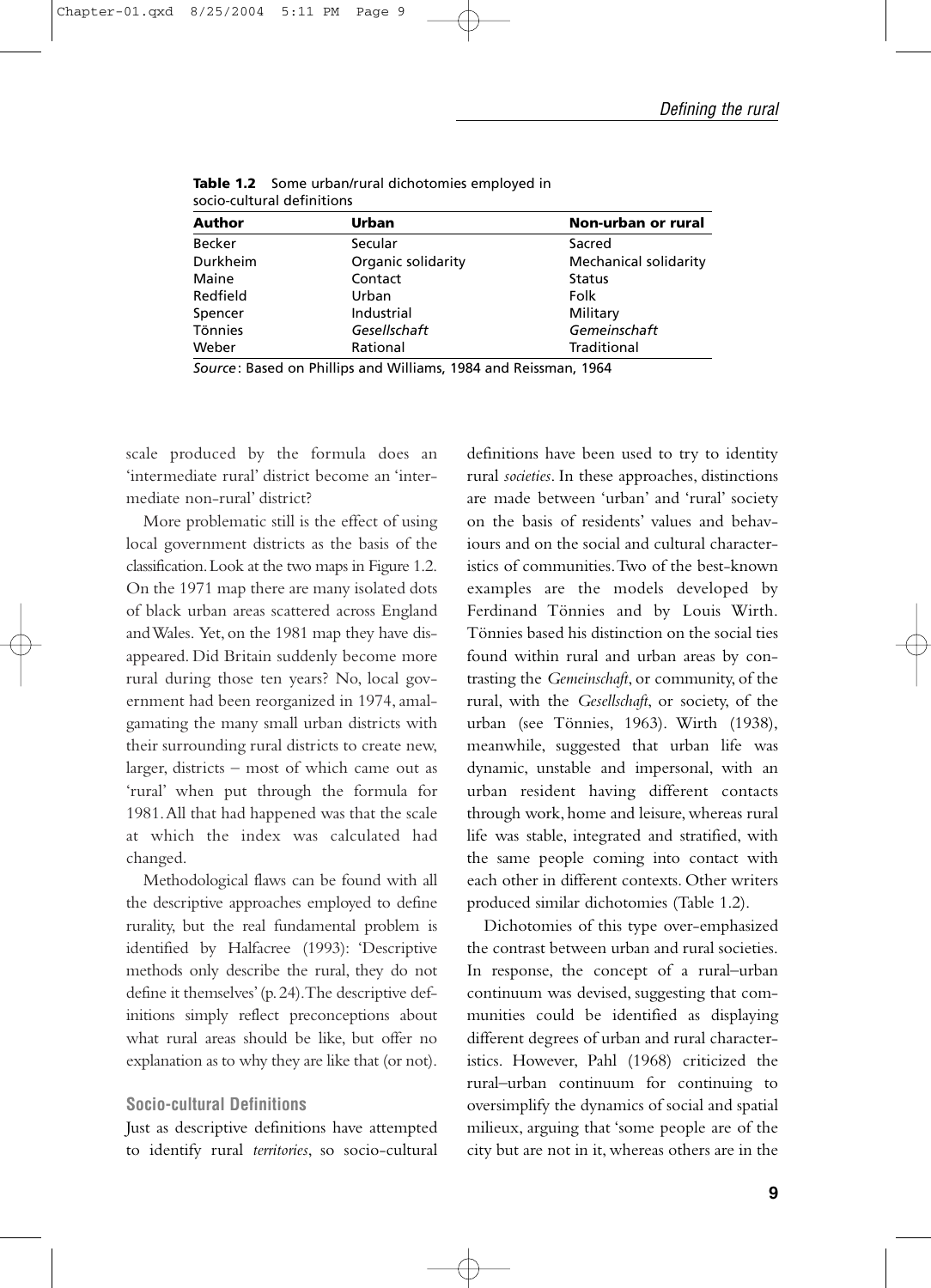city but are not of it' (Phillips and Williams, 1984, p. 13). Pahl's own work identified socalled urban societies in rural Hertfordshire, whilst Young and Wilmott (1957) identified the supposed characteristics of rural communities in the East End of London.

#### **The Rural as a Locality**

The third approach to defining rural areas differed from the above two by focusing on the processes that might create distinctive rural localities. This approach was influenced by a wider debate within geography in the late 1980s that had explored how far local structures could shape the outcomes of social and economic processes. If, as some writers claimed, a 'locality effect' could be identified, might not it also be possible to distinguish between urban and rural localities? The challenge was therefore to identify the structural features that might allow this to be done: as Halfacree (1993) noted,'rural *localities*, if they are to be recognised and studied as categories in their own right, must be carefully defined according to that which makes them *rural*' (p. 28).

Halfacree (1993) records that three main ways of doing this were attempted. First, it was suggested that rural space had to be associated with primary production (such as agriculture), or with 'the competitive sector'.Yet, as Halfacree notes, 'many urban localities could be similarly classified' (p. 28). Secondly, it was proposed that low population densities created distinctive connections between the rural and issues of collective consumption. Yet, again, Halfacree notes that the assertion is debatable, especially 'given the decline in the importance of friction of distance' (p. 28). Thirdly, rural localities were identified with a particular role in *consumption*, including the collective consumption of tourist sites and the private consumption of in-migrant housebuyers. However, it is not clear how this differs from gentrifying urban neighbourhoods and urban heritage sites.

The rural as locality approach faltered, therefore, because none of the structural features claimed to be rural could be proven to be uniquely or intrinsically rural. Instead, they simply highlighted the way in which the same social and economic processes appeared to be at work in both so-called urban and rural areas.Thus, in 1990 Hoggart proposed that it was time to 'do away with rural', arguing that it was a confusing 'chaotic conception' that lacked explanatory power:

The broad category 'rural' is obfuscatory, whether the aim is description or theoretical evaluation, since intra-rural differences can be enormous and rural–urban similarities can be sharp. (Hoggart, 1990, p. 245)

So why are we still talking about the 'rural' more than a decade later? Because, as noted earlier, whatever academics might say about the difficulty of defining rural areas, there are still millions of people who consider themselves to be 'rural', to live in 'rural areas', and to follow a 'rural way of life'. It is the investigation of these perceptions that provides the foundation of the fourth approach.

#### **The Rural as Social Representation**

'There is an alternative way of defining rurality,' writes Halfacree,'which, initially, does not require us to abstract causal structures operating at the rural scale. This alternative comes about because "the rural" and its synonyms are *words and concepts understood and used by people in everyday talk*' (Halfacree, 1993, p. 29). Thus, instead of trying to identify particular social characteristics or economic structures that are uniquely distinctive to rural areas, the social representation approach begins by asking what symbols and signs and images people conjure up when they think about the rural. This actually produces a more robust and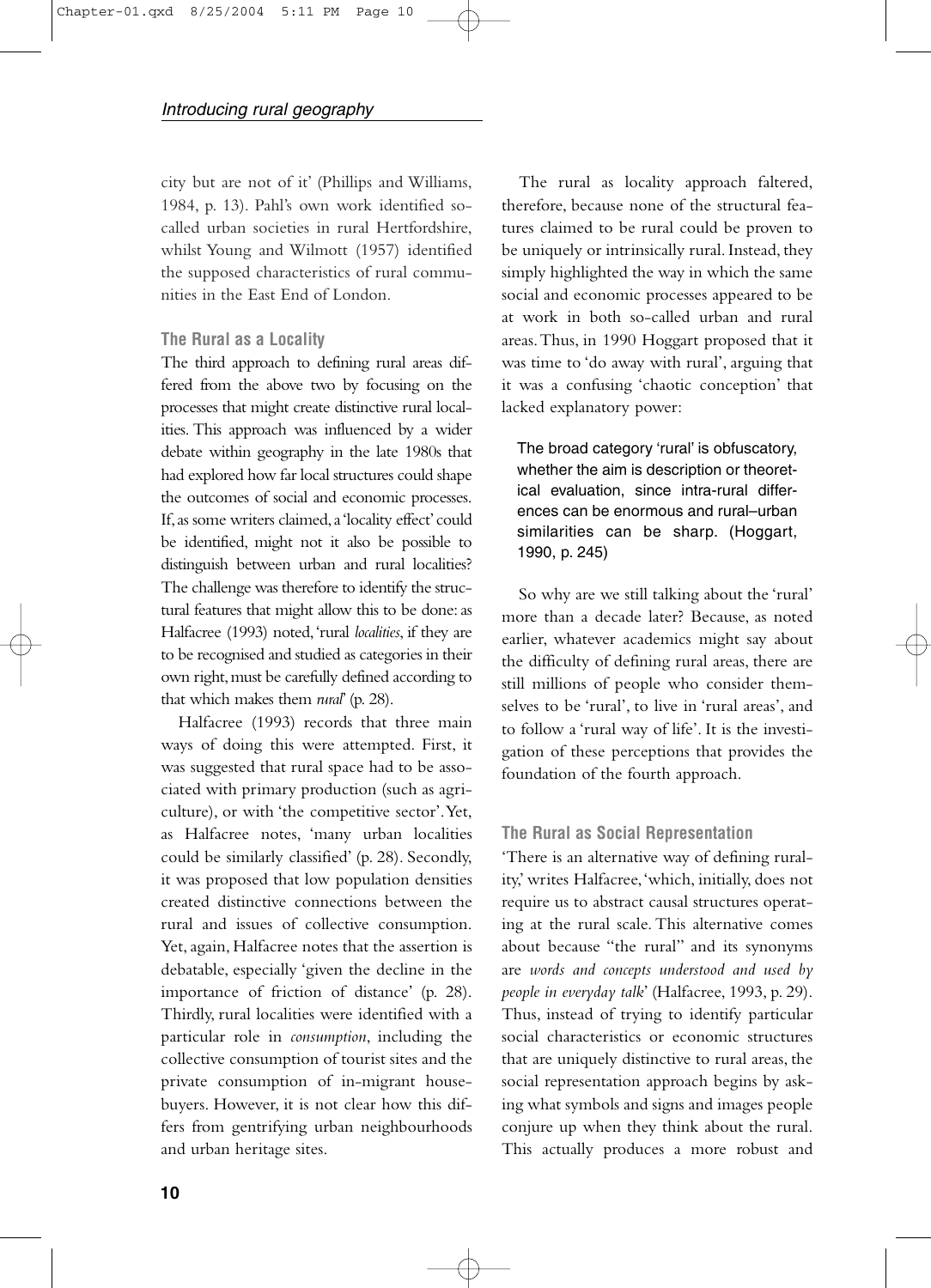flexible way of defining rurality, which can, for example, accommodate the effects of social and economic change in rural environments. As Mormont (1990) has argued, social and economic change means that there is no longer a single 'rural space' that can be functionally defined. Rather there are many imagined social spaces occupying the same territory.

The question of defining rurality hence becomes one of 'how people construct themselves as being rural', understanding rurality as 'a state of mind'.To employ a more technical vocabulary, rurality is 'socially constructed' (see Box 1.1) and 'rural' 'becomes a world of social, moral and cultural values in which rural dwellers participate' (Cloke and Milbourne, 1992, p. 360).

#### *Box 1.1 Key term*

**Social construction**: The way in which people give themselves, a place, an object or an idea an identity by attributing it with particular social, cultural, aesthetic and ideological characteristics. A social construct exists only in as much that people imagine it to exist.

This approach shifts attention from the statistical features of rural areas to the people who live there or visit it.It suggests that an area does not become 'rural'because of its economy or population density or other structural characteristics – but because the people who live there or use it think of it as being 'rural'. People have preconceived ideas about what 'rurality' means – informed by television, film, literature, holidays, life experience etc. – and use this 'knowledge' to identify certain areas, landscapes, lifestyles, activities, people and so on as

being 'rural' (see for example Box 1.2).This in turn has a causal effect. If people think that they live in a rural area, and have preconceived ideas about what rural life should be like, it can influence their attitudes and behaviour. Similarly, people may be motivated to protect their image of what the countryside should be like if they feel it to be threatened – for example by housing development. Thus, as the rural is socially constructed differently by different people, conflicts can arise about what exactly it means to be rural and what rural areas should look like.

### *Box 1.2 What is rural? Views from rural Britain*

In early 2002 a British pressure group, the Countryside Alliance, which represents traditional, pro-hunting and pro-farming rural interests, asked its members what it meant to be 'rural' and how 'rural' should be defined. These are some of the responses to the question 'What is rural?':

- 'A sparsely populated area, i.e. villages, hamlets and small towns necessitating travel for amenities not supplied in locality, i.e. cinema, bank, supermarket.'
- 'Rural should be defined as areas in which the primary land use is of an agricultural nature. This should include equestrian activities. Tourist activities should also be included. Dormitory villages should be excluded (definition of dormitory village

(Continued)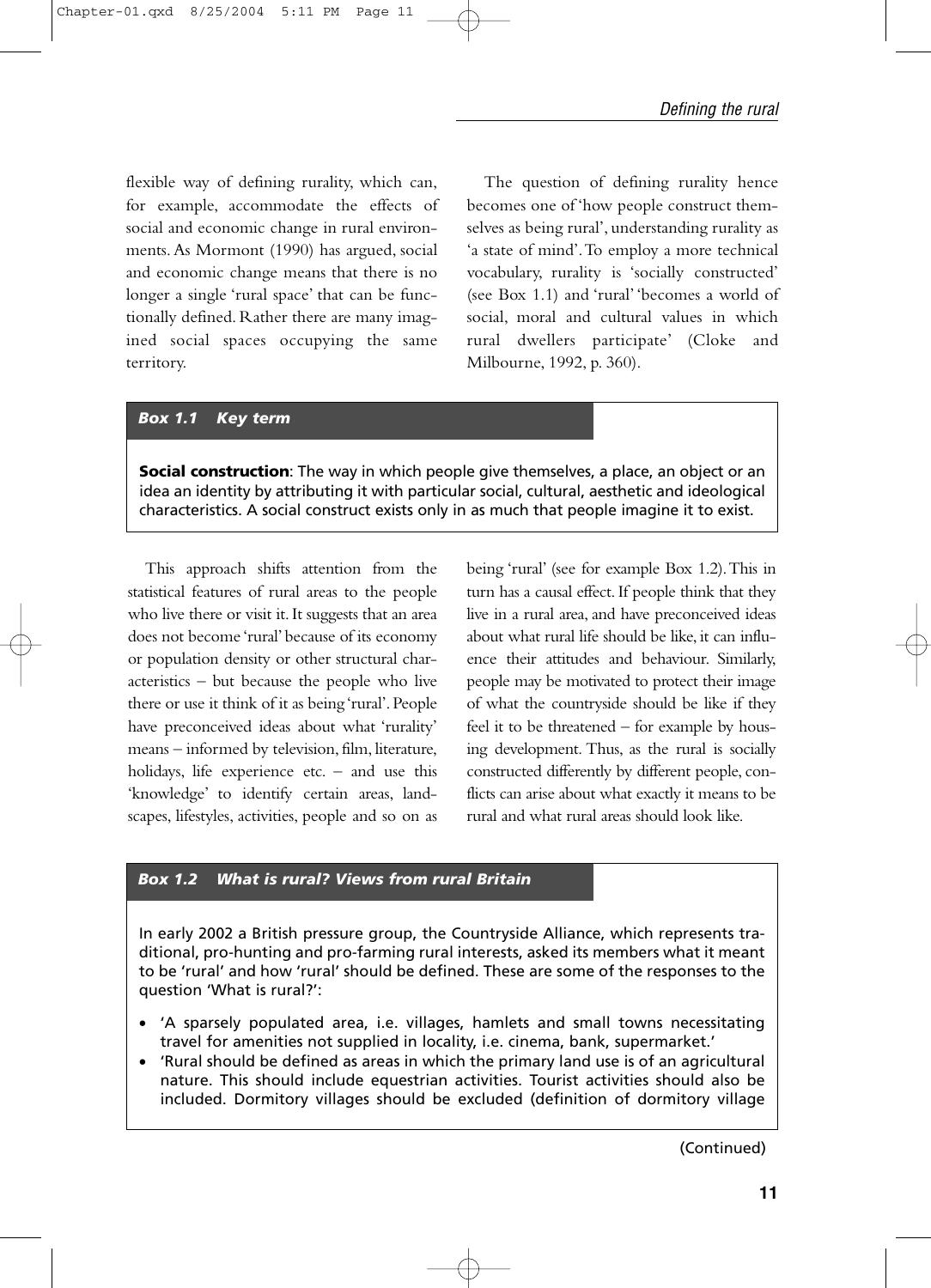#### *Box 1.2* **(Continued)**

should be one where more than half of the working population travel more than 15 miles to work).'

- "Rural" is as much a state of mind as an actual place. It is an acceptance and understanding of people and things living in a mainly agricultural area, the practices and traditions.'
- 'Rural is seeing the stars on a clear night, being able to breath unpolluted air, seeing wildlife in its natural habitat, being able to sleep without the constant noise of traffic. The beauty of nature in landscape, woodlands, hedgerows, etc.'
- 'Living and working in the countryside with roots in the countryside from childhood. An understanding of the countryside and an unsentimental attitude to the animals, both wild and domesticated.'
- "Rural" is where strange cars are noted'.

For more contributions see www.countryside-alliance.org/policy/whatis/index.html.

The different ways in which the rural is socially constructed can be described as different 'discourses of rurality'. 'Discourse' in this sense means a way of understanding the world (see Box 1.3), and therefore discourses of rurality are ways of understanding the rural. As Halfacree (1993) comments, 'our attempts at defining the rural can be termed "academic discourses" because they are the constructs of academics attempting to understand, explain and manipulate the social world' (p. 31). But academics are not the only people to produce discourses. Frouws (1998) describes some of the *policy discourses* that have informed the government of rural areas in the Netherlands. These include the *agri-ruralist discourse*, in which the interests of agriculture are prioritized and 'farmers are considered as the principal creators and carriers of the rural as social, economic and cultural space' (Frouws, 1998, p. 59); the *utilitarian discourse*, in which the problems of rural areas are seen as the product of underdevelopment, and rural development initiatives are required to integrate rural areas into modern markets and socio-economic structures; and the *hedonist discourse*, in which the countryside is represented as a space of leisure and recreation and the 'ideal countryside' is perceived in terms of natural beauty and attractiveness.

#### *Box 1.3 Key term*

**Discourse:** There are many different definitions of precisely what 'discourse' is, and the term is often used quite loosely. Put simply, however, discourses structure the way we see things. They are collections of ideas, beliefs and understandings that inform the way in which we act. Often we are influenced by particular discourses promoted through the media, through education, or through what we call 'common sense'. Derek Gregory, writing in *The Dictionary of Human Geography*, identifies three important aspects of discourse. (1) Discourses are not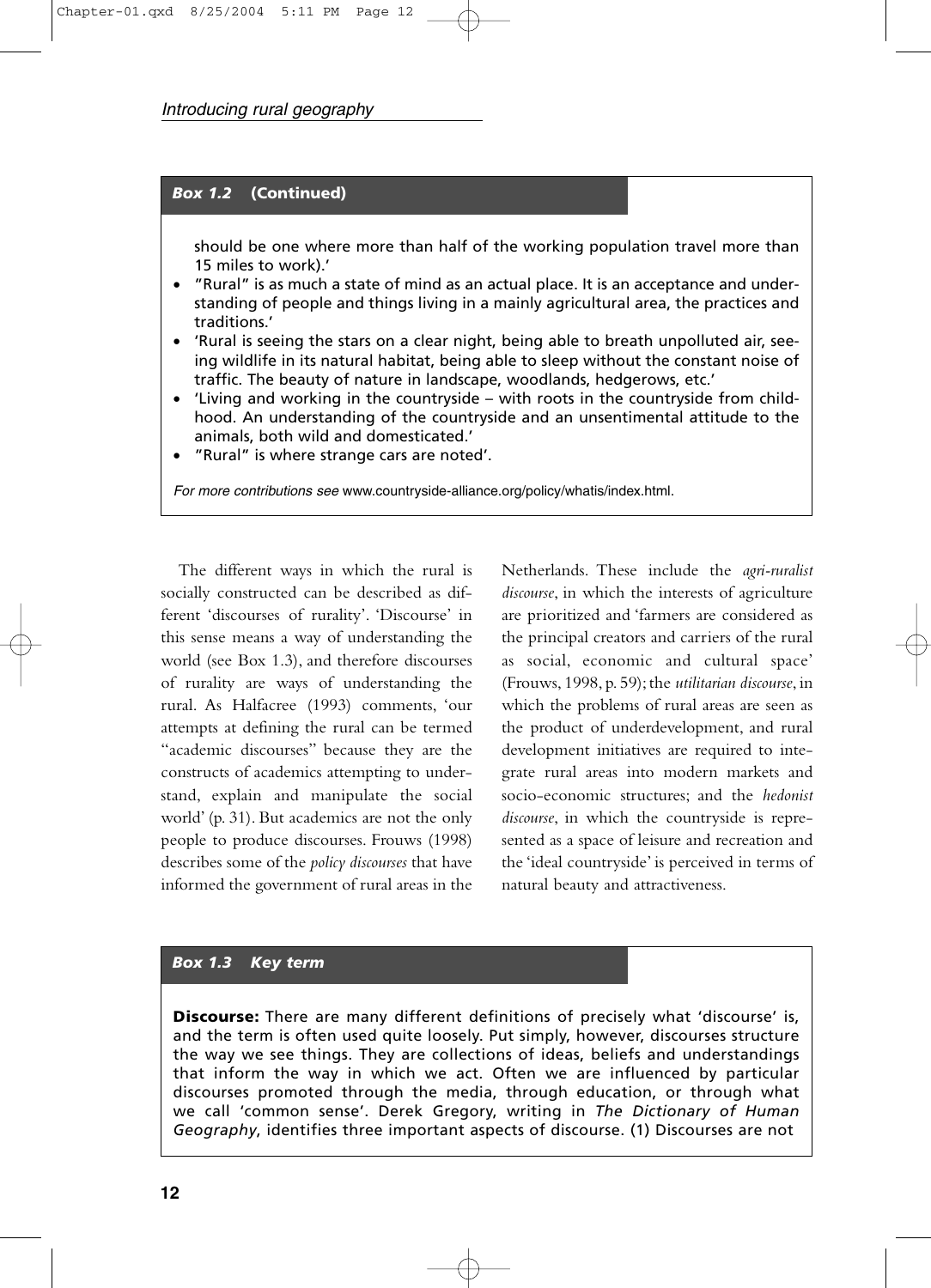#### *Box 1.3* **(Continued)**

independent, abstract, ideas, but are materially embedded in everyday life. They inform what we do and are reproduced through our actions. (2) discourses produce our 'taken for granted world'. They naturalize a particular view of the world and position ourselves and others in it. (3) Discourses always produce partial, situated, knowledge, reflecting our own circumstances. They are characterized by relations of power and knowledge and are always open to contestation and negotiation.

Just as important are the *lay discourses of rurality* produced and reproduced by ordinary people in their everyday lives, and the *popular discourses of rurality* that are disseminated through cultural media including art, literature, television and film. These two types of discourse are closely related as lay discourses will inevitably be influenced by popular discourses, and to some extent the opposite is also true. One of the most important popular discourses of rurality is that of the rural idyll (Bunce, 2003). This presents an aspirational picture of an idealized rurality, often emphasizing the pastoral landscape and the perceived 'peace and quiet', as Little and Austin (1996) and Short (1991) both describe:

Rural life is associated with an uncomplicated, innocent, more genuine society in which traditional values persist and lives are more real. Pastimes, friendships, family relations and even employment are seen as somehow more honest and authentic, unencumbered with the false and insincere trappings of city life or with their associated dubious values. (Little and Austin, 1996, p. 102)

[the countryside] is pictured as a lesshurried lifestyle where people follow the seasons rather than the stock market, where they have more time for one another and exist in more organic community where people have a place and an authentic role. The countryside has

#### become the refuge from modernity. (Short, 1991, p. 34)

Whilst the 'rural idyll' is a myth, it has been influential in encouraging people to visit the countryside as tourists, and to move there as in-migrants. For many such people, elements of the rural idyll are entangled with lived experience to produce lay discourses that are never entirely matched in reality. Other lay discourses are more grounded in everyday life and can be cynical of, even negative towards, rural life.

# **Thinking about Rurality in Two English Villages: a Case Study**

Examples of lay discourses of rurality can be found in the reports of two ethnographical studies of communities in rural southern England in the early 1990s – one by Michael Bell (1994) in the village of 'Childerley' (a pseudonym) in Hampshire, and the other by Owain Jones (1995) in an unnamed village in Somerset. The two villages are similar in that they both are within commuting distance of larger towns, and both have populations mixed between long-term, locally born residents and more recent in-migrants.

In Childerley, Bell found a number of in-migrants who described the rural nature of the village by drawing comparisons with the towns or cities that they had moved from. Usually, such comparisons emphasized the different pace of life: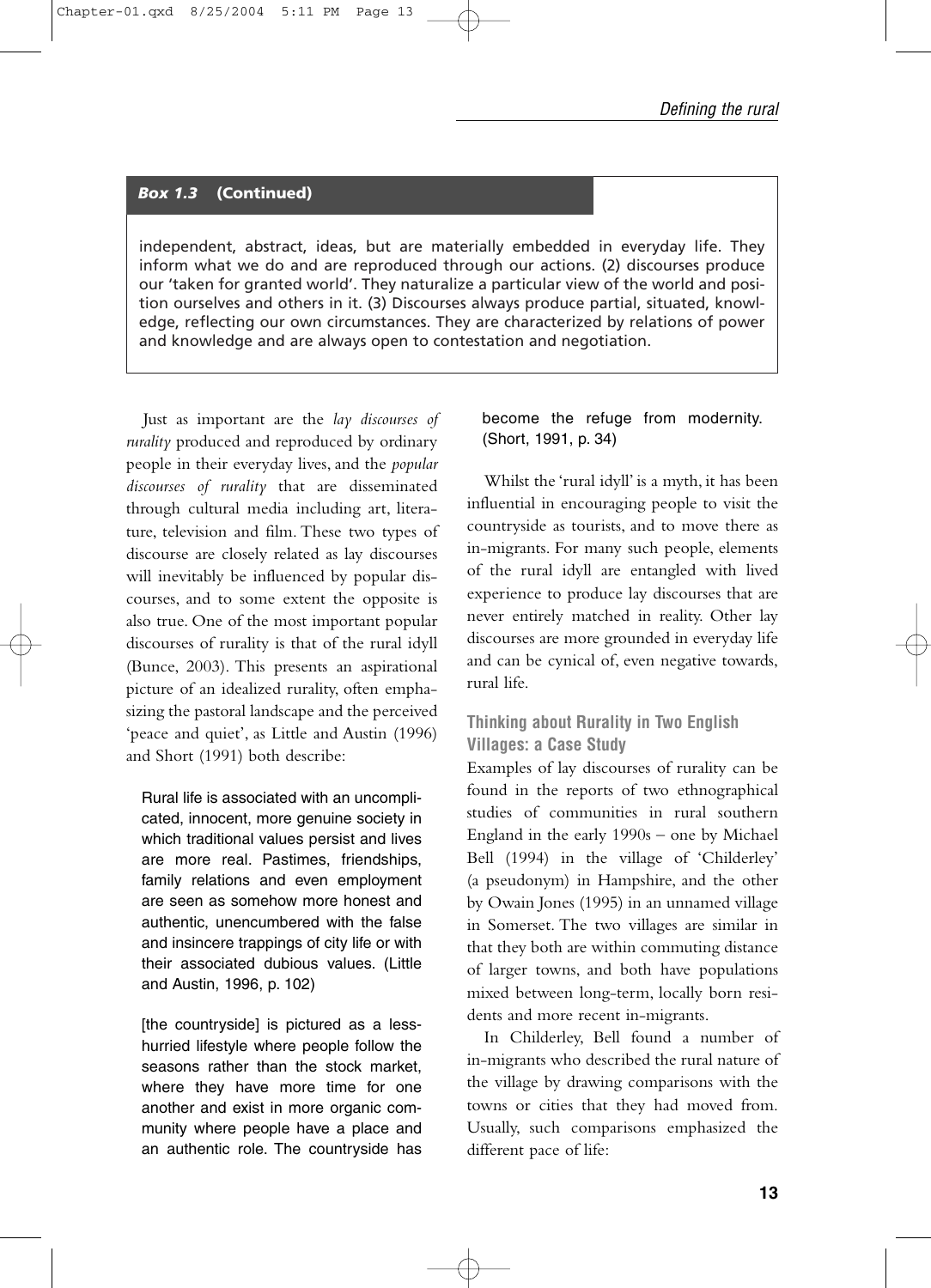In the towns, people are in a rush. That's the difference! In the towns, you get in your car [for everything]. I had a neighbor, lived there thirteen years. But I never spoke to her because she'd come out of her door, get in her car, go off, come back, and go indoors … Here, the pace is that much slower. (In-migrant, quoted by Bell, 1994, pp. 91–92)

Life is like it was in the past here.You feel like you should lock it up every night. Coming home at night when we first moved here we used to think we should be closing a gate behind us at the bottom of the hill. (In-migrant, quoted by Bell, 1994, p. 93)

The influence of the 'rural idyll' can be seen in both these observations, yet Bell notes that even those who spoke most enthusiastically about the countryside ideal often qualified their statements. Furthermore, the perception of the countryside as a slower pace of life was shared by many longer-term residents. Bell quotes an 18-year-old farmer's son who comments that rural 'means a quieter lifestyle to start with. I don't know.You could call it an escape from the rat-race' (p. 91).

There are indeed a number of common elements that recur in the descriptions of rurality recorded by both Bell and Jones from all sections of the communities studied – and which reflect both geographical and social factors. First, the geographical context is important. Jones records a villager who suggested that rural meant 'a lack of industry, traffic, shops, offices, dense man-made environment' (p. 43), and another who commented that the village was rural because it was 'void of urban facilities, i.e., industry, street lighting' (p. 43). The presence of farming is also significant for many, Jones again reported the comments of one resident that, 'we are fortunate to have several local farms, animals graze the fields. Tractors track up and down the road. Not always a blessing!' (p. 42).

Secondly, rural life was associated with a closeknit sense of community, with people drawing on examples from their own experience:

the small size of the community has encouraged me to get involved in part so that I can meet other villagers and also in order to support village amenities such as the hall, church, pub and assorted events. (Villager quoted by Jones, 1995, p. 44)

People have got time, time for living, time to talk, which I think is smashing. I mean, even in our little country shop, they've got time to serve somebody rather than expect them to rush around and get it all themselves and get 'em out as quick as possible. (Villager quoted by Bell, 1994, p. 91)

Thirdly, Bell observes that many villagers felt that rural life was closer to nature than urban life. The presence of animals was one symbol of this. Bell quotes one resident who said that the word 'country' made him think of 'woods, fields, the plowed fields, the sheep, the cows, the walks I go on, the dells, the badger holes, the fox holes, the rabbits, the lot of woodpeckers you see, the deer' (p. 90); whilst Jones quotes one comment that the village was rural because 'we regularly get stuck behind cows on their way back from milking. We hear sheep, birds, tractors etc.' (p. 42). For some, however, rural life was not just about *seeing nature*, but also about *understanding nature*. Knowledge about the seasons, botany, hunting and traditional culinary methods was used to distinguish true rural people. As one recent in-migrant to Childerley – albeit with a rural family background – told Bell: 'My aunt always told me that I can't be a country girl until I learn to eat jugged rabbit' (p. 104).

Yet, both Bell and Jones also found people who felt that their village was no longer rural,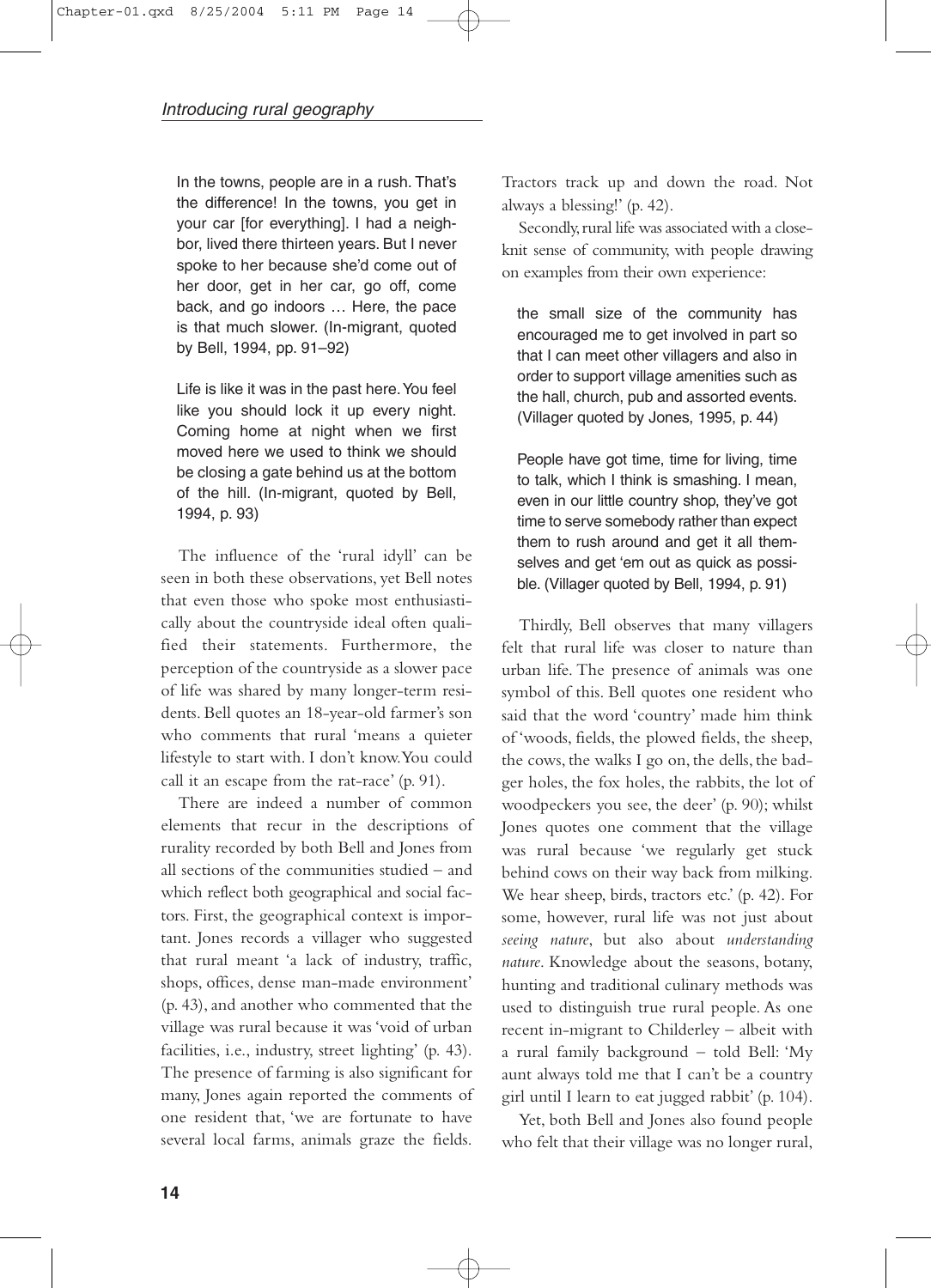Defining the rural

or at least that it had lost some of its rural identity.This was often because of the decline of agriculture. One villager told Jones that 'very few of [the village] people work in agriculture so it is not as rural as it was 20 or 30 years ago' (p. 42), whilst Bell repeats a comment that Childerley 'is not really a rural area … It's not so farmery here' (p. 96).

# **Summary**

'Rural' is one of those curious words which everyone thinks they know what it means, but which is actually very difficult to define precisely.Attempts by academics to define and delimit rural areas and rural societies have always run into problems, sometimes because the distinctions they have drawn have been rather arbitrary, sometimes because they have over-emphasized the differences between city and country, and sometimes because they have under-emphasized the diversity of the countryside. It is not surprising that by the late 1980s some geographers were suggesting that 'rural' be abandoned altogether as a category of analysis.

Yet, the concept of rurality is still important in the way that people think about their identity and their everyday life.As such, the dominant approach in rural studies today is to see 'rurality' as a 'social construct'.This means that geographers no longer try to draw precise boundaries around rural areas and sociologists no longer try to identify the essential characteristics of rural society. Rather, rural researchers now try to understand how particular places, objects, traditions, practices and people come to be identified as 'rural' and the difference that this makes to how people live their everyday lives.

This is the approach that is taken in this book. It is not a book about the geography of territorially delimited 'rural areas', neither is it about distinctively rural social processes. Indeed, many of the processes that will be discussed are at work in urban areas and urban society as well. Rather, the book is concerned with examining the processes that shape people's experiences and perceptions of contemporary rurality – and the responses that are adopted by individuals and institutions in order to protect or promote particular ideas about rurality.As such, the book is structured into four parts.After this opening, introductory, section, the second part examines the processes that are shaping the contemporary countryside, including processes of economic, social, demographic and environmental change. The third section explores responses to these processes, including political responses and strategies for rural development and conservation. Finally, the fourth part investigates how rural change is experienced in people's lives.

# **Further Reading**

To read more about the different approaches to defining rurality, and about how rurality is 'socially constructed' by individuals, see two key papers by Keith Halfacree: 'Locality and social representation: space, discourses and alternative definitions of the rural', in Journal of Rural Studies, volume 9, pages 23–37 (1993) and 'Talking about rurality: social representations of the rural as expressed by residents of six English parishes', in